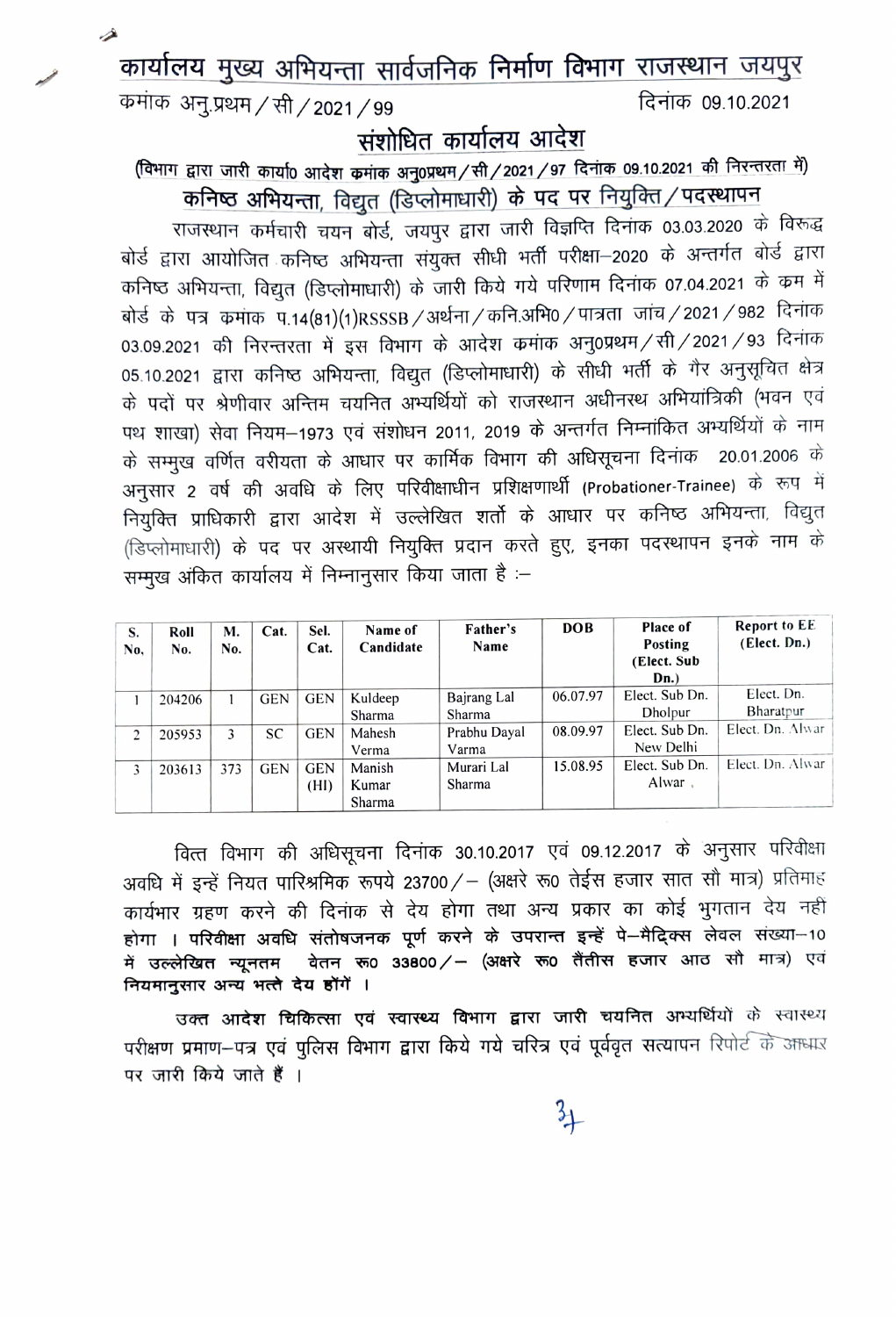उक्त नियुक्ति निम्नलिखित शर्तो पर प्रदान की जाती है :--

- 1. यह आदेश अलवर एवं धौलपुर जिले में लागू आदर्श आचार संहिता के समाप्त होने पर प्रभावी होगा तथा अभ्यर्थियों को आदेश के प्रभावी होने की दिनाक से एक माह के अन्दर खण्ड कार्यालय में (कार्यालय अध्यक्ष के समक्ष) पद का कार्यभार सम्भालना होगा. । निर्धारित अवधि में कार्यभार ग्रहण नहीं करने पर उक्त आदेश स्वतः ही निरस्त माने जायेगें ।
- 2. नियुक्ति पूर्णतः अस्थायी है तथा एक माह के नोटिस पर समाप्त की जा सकती है ।
- 3. उक्त कार्मिकों पर राज्य सरकार द्वारा जारी आदेश संख्या एफ.13(1)वित्त / नियम / 2003 दिनांक 28.01.04 एवं 27.03.2004, संशोधित आदेश दिनांक 30.10.2017 व 09.12.2017 के तहत अंशदायी पेंशन योजना के प्राक्धान लागू होंगें एवं अन्य प्रवर्तनीय आदेश जो राज्य सरकार द्वारा जारी किये गये हों उनके अधीन ही सेवा एवं सेवालाभ देय होगें ।
- 4. उक्त नियुक्ति राज्य सरकार द्वारा समय-समय पर जारी निर्देशों / परिपत्रों के अनुकमिक शासित होगी एवं इन पर समय-समय पर जारी किये गये निर्देश परिपत्र लागू होंगें ।
- 5. अभ्यर्थियों को कार्यभार ग्रहण करने से पूर्व नियत वेतन (Fix Pay) पर कार्य करने की अपनी सहमति लिखित रूप से संबंधित अधिशाषी अभियन्ता के समक्ष प्रस्तुत करनी होगी ।
- 6. कार्यालय अध्यक्ष का यह दायित्व रहेगा कि अभ्यर्थी को कार्यभार ग्रहण कराने से पूर्व संबंधित अभ्यर्थी से पद के अनुरूप शैक्षणिक योग्यता, जन्म दिनांक (सैकण्डरी परीक्षा उत्तीर्ण करने के मूल प्रमाण-पत्र के आधार पर, जो अपरिवर्तनीय होगी), आरक्षण एवं आयु सीमा में छूट संबंधी मूल दस्तावेजों से सत्यापन कर स्व-सत्यापित छाया प्रति प्राप्त कर ली जावें ।
- 7. कार्यालय अध्यक्ष का यह दायित्व रहेगा कि अभ्यर्थी को कार्य ग्रहण करवाने से पूर्व अभ्यर्थी के नाम/उपनाम/फोटो युक्त परिचय पत्र/विवाह संबंधी प्रमाण-पत्र एवं सन्तात संबंधी शपथ-पत्र (कार्मिक (क-2) विभाग द्वारा) निर्धारित प्रपत्र में पूर्ति करावें इसके साथ ही विवाह के समय दहेज नहीं लिये जाने संबंधी शपथ पत्र एवं धुम्रपान नहीं करने संबंध में शपथ पत्र तथा भारतीय संविधान के प्रति निष्ठा रखने का शपथ पत्र आवश्यक रूप से प्राप्त कर लिया जावे ।
- 8. अभ्यर्थियों द्वारा आवेदन पत्र में दी गई समस्त सूचनाऐं एवं संलग्न किये गये दस्तावेजों में से कोई दस्तावेज / सूचना असत्य / मिथ्या पाये जाते हैं, तो विभाग द्वारा इनकी सेवायें तत्काल समाप्त करने की कार्यवाही की जा सकती है ।
- 9. अभ्यर्थियों को कार्यभार ग्रहण करने हेतु किसी प्रकार का यात्रा भत्ता देय नहीं होगा ।

र्नीस्क्रि 9/10/2021<br>(संजीव माधुर)

मुख्य अभियन्ता एवं अति0 सचिव सार्वजनिक निर्माण विभाग, राज0 जयपुर